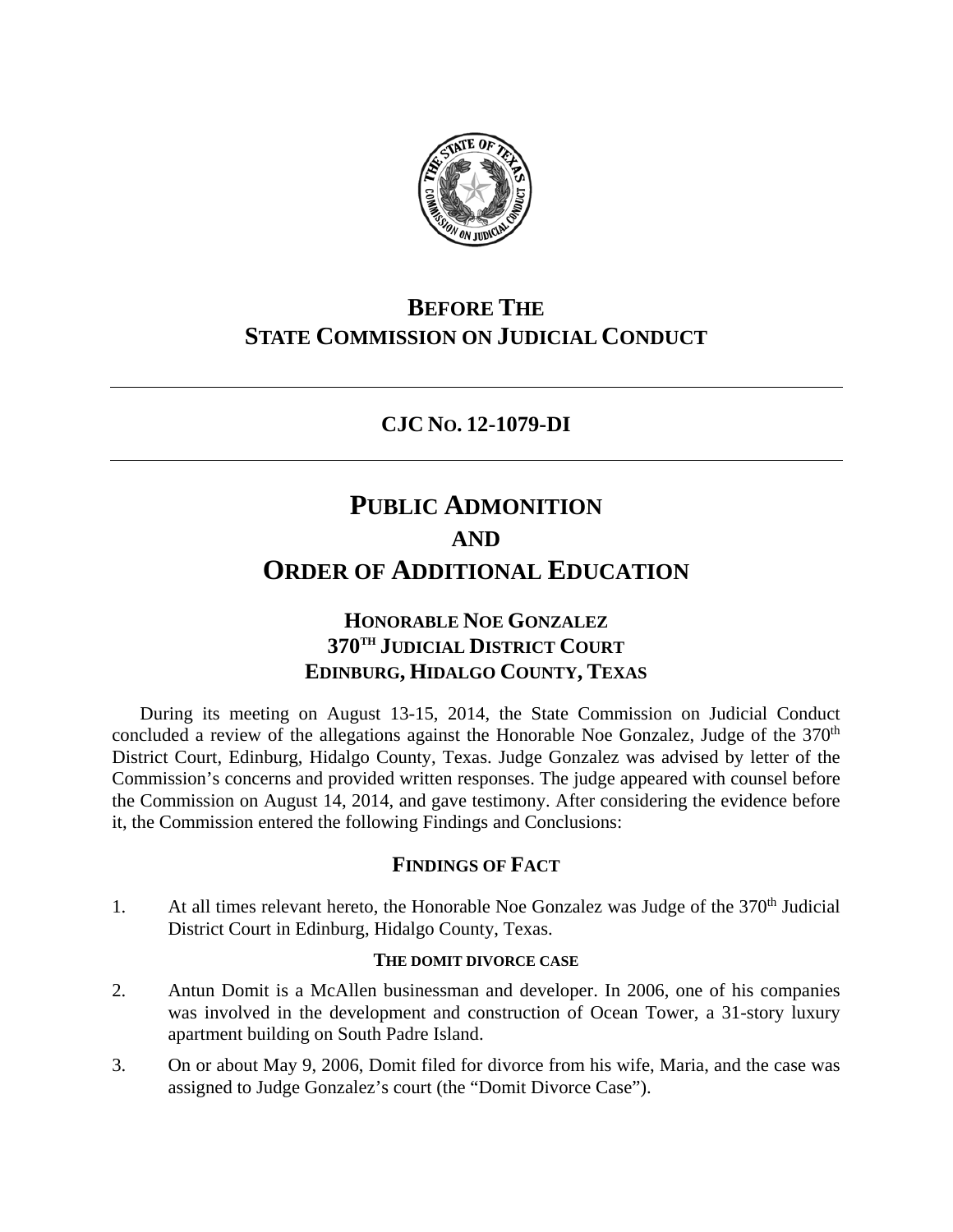- 4. As a result of structural and/or construction defects, construction on Ocean Tower stopped in 2008 and the building was demolished in 2009. In June 2008, Domit filed a lawsuit in the 357th District Court in Cameron County to recover more than \$125 million in damages ("the Ocean Tower Lawsuit").
- 5. On November 10, 2008, Maria asked Judge Gonzalez to appoint a receiver over the couple's community property, which included approximately 36 business entities (including Ocean Tower).
- 6. On November 18, 2008, Judge Gonzalez entered an order appointing attorney David Calvillo as the receiver in the Domit Divorce Case. The order authorized Calvillo to take "charge and possession" of the couple's business entities, including Ocean Tower, and to "manage, control, and dispose of the property *as he sees fit*" (emphasis added).
- 7. In his testimony before the Commission, Judge Gonzalez explained that he entered the receivership order to protect the community estate prior to making any determination on the division of the parties' community property and/or debts.
- 8. In August 2009, while the divorce remained pending, the Ocean Tower Lawsuit settled. The Domits' company received approximately \$3.5 million from the settlement.
- 9. Calvillo immediately took control of the Ocean Tower settlement proceeds and placed them in a "Receivership Account" at Inter National Bank.
- 10. Thereafter, Calvillo hired Maria's divorce attorneys to represent him in initiating and defending lawsuits related to the Domits' business interests.
- 11. In his testimony before the Commission, Judge Gonzalez expressed that it was his belief that the parties had agreed to this arrangement and, therefore, he had no concerns about potential conflicts regarding Calvillo's fiduciary relationships with Maria's attorneys.
- 12. On August 26, 2009, Judge Gonzalez signed an "Agreed Order on Compensation of Receiver" in the Domit Divorce Case, which allowed Calvillo to pay himself, without court oversight or approval, his "standard hourly rate" plus "reasonable and necessary" expenses out of the Ocean Tower settlement proceeds. The order set forth that a party objecting to Calvillo authorizing payment of his own fees was required to file a written motion within 10 days of Calvillo's submission of his fee statements to the parties' attorneys.
- 13. Soon thereafter, Calvillo paid approximately \$108,000 to Maria's divorce attorneys and approximately \$23,000 to Domit's divorce attorneys out of the Ocean Tower settlement proceeds.
- 14. Judge Gonzalez acknowledged that the language in the receivership order, which allowed Calvillo to "manage, control, and dispose of the property as he sees fit," was broad enough to give Calvillo the authority to file lawsuits on behalf of the Domits' business entities and to pay himself and the Domits' attorneys without any court oversight, approval, or intervention.
- 15. Judge Gonzalez further testified that he did not know how Calvillo determined the amounts to be paid or whether the amounts paid were reasonable and necessary. The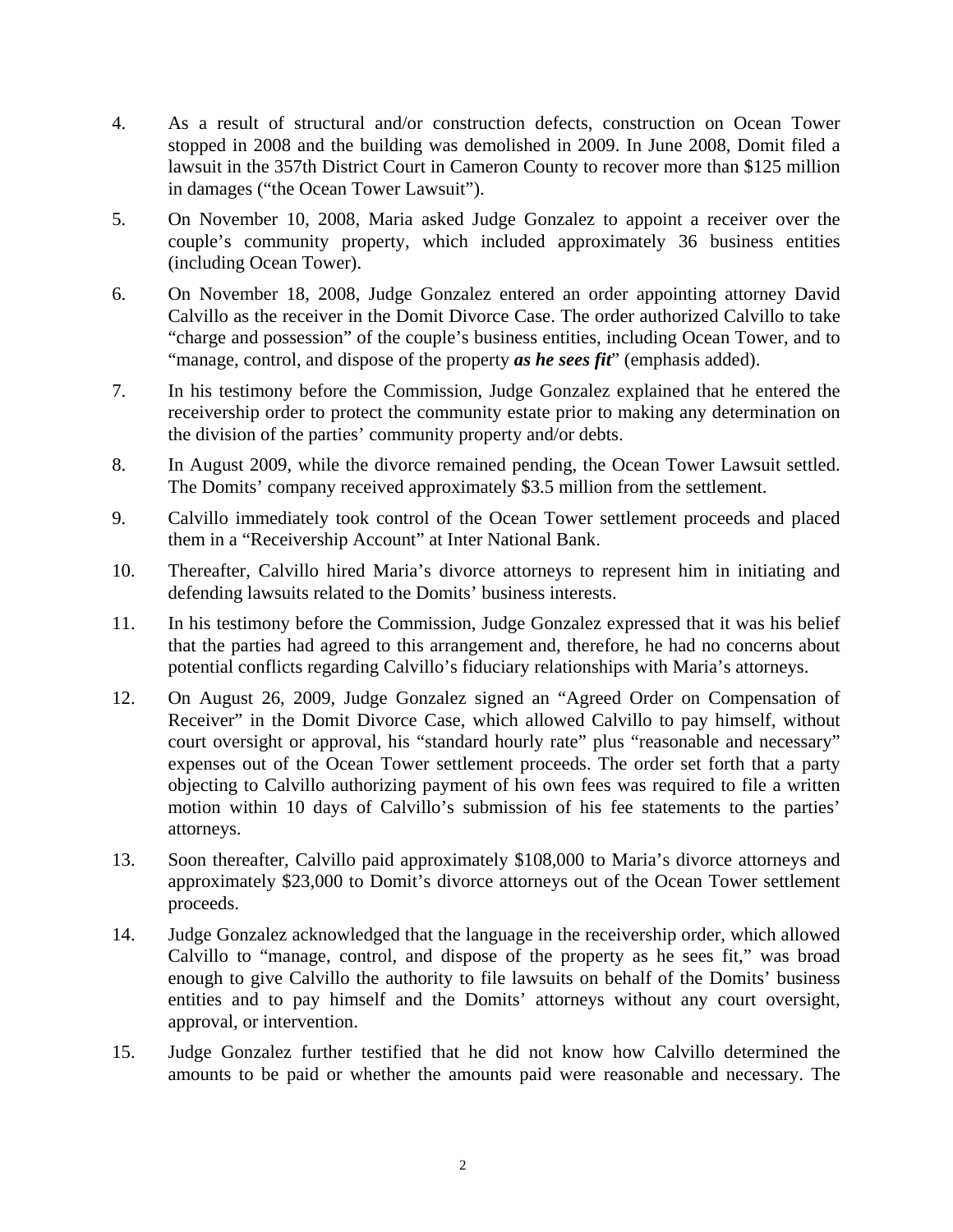judge stated that neither party contested Calvillo's payment of his own fees and/or the payments made to the parties' attorneys.

- 16. On November 29, 2011, a petition was filed in the United States Bankruptcy Court for the Southern District of Texas by six of the Ocean Tower creditors sending Ocean Tower into involuntary bankruptcy. The Chapter 7 bankruptcy stayed the Domit Divorce Case.
- 17. On February 8, 2012, the bankruptcy court appointed attorney Michael Schmidt to serve as Trustee of the Ocean Tower bankruptcy proceedings. Schmidt obtained records showing that Calvillo had paid himself approximately \$1.2 million dollars in legal fees and expenses between 2009 and 2011 from the Receivership Account containing the Ocean Tower settlement proceeds. Calvillo also paid attorneys in the Domit Divorce Case legal fees and expenses in the amount of approximately \$1 million dollars from the Ocean Tower settlement proceeds. These payments were made without a determination of the rights of Ocean Tower creditors to those funds.
- 18. Thereafter, Schmidt filed adversary claims against Calvillo and the Domits' divorce attorneys asking the bankruptcy court to disgorge the fees Calvillo had paid to himself and to the attorneys from the Ocean Tower settlement proceeds.
- 19. Subsequently, Calvillo hired Maria's divorce attorneys to represent the receivership in the bankruptcy court.
- 20. The bankruptcy stay was lifted in order to finalize the Domits' divorce.
- 21. Schmidt's adversary claims against Calvillo and the Domits' attorneys are still pending in the bankruptcy court.
- 22. In his testimony before the Commission, Judge Gonzalez explained that the Domit Divorce Case was the first case in which he was required to appoint a receiver and that it was his only experience in this area of the law.

#### **COMPLIANCE WITH THE COUNTY INDIGENT DEFENSE PLAN**

- 23. The Hidalgo County Indigent Defense Plan provides that all courts in the county are to appoint attorneys to represent indigent defendants from a rotational public appointment list pursuant to the Texas Fair Defense Act as incorporated into the Texas Code of Criminal Procedure.
- 24. Under the administrative rules of the Texas Indigent Defense Commission,<sup>1</sup> if the top ten percent of appointed attorneys receive more than three times their representative share of appointments, there is a presumption that the appointment system being used is neither fair, neutral, nor nondiscriminatory.
- 25. Based on records obtained from Hidalgo County, during the period from January 1, 2008 through December 31, 2013, Judge Gonzalez appointed attorney Jeanne Holmes to represent indigent defendants in a disproportionately high percentage of criminal cases compared to other attorneys on the Hidalgo County rotating appointment list.

l

<sup>&</sup>lt;sup>1</sup> The Texas Indigent Defense Commission was created to administer statewide appropriations and policies and to monitor compliance under the Texas Indigent Defense Act.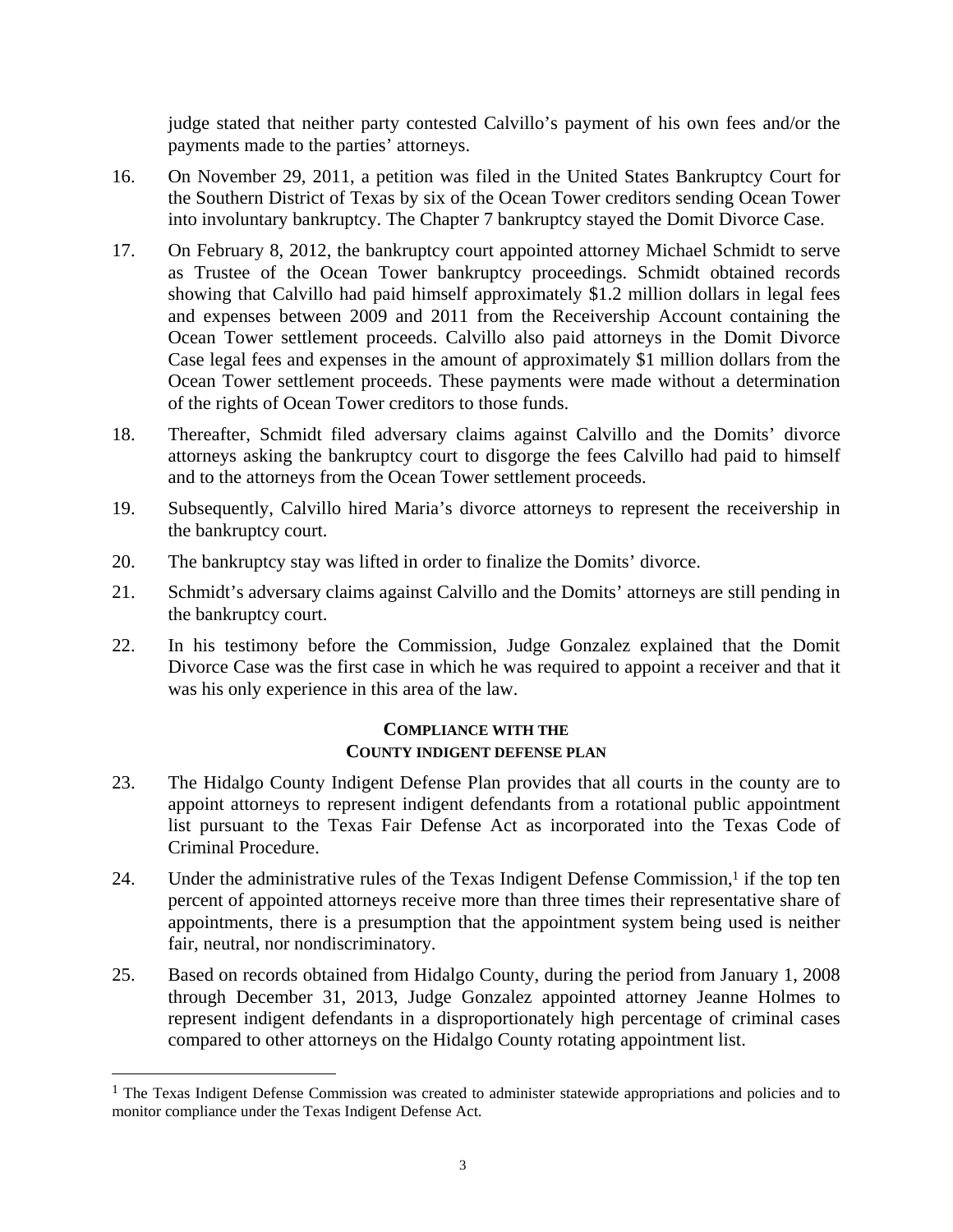- 26. Specifically, Hidalgo County records indicated that Judge Gonzalez appointed Holmes to represent indigent defendants in approximately 778 cases during this period. This represented nearly 22% of the 3,568 appointments made to a total of 192 attorneys.2
- 27. The attorney with the next highest percentage of court appointments out of the  $370<sup>th</sup>$ District Court received just over 400 appointments, while the attorney with the third highest percentage of court appointments received 180 appointments. In total, Holmes and two other attorneys received 38% of all appointments out of the 370<sup>th</sup> District Court between January 1, 2008 and December 31, 2013.3
- 28. Based on the records provided by Hidalgo County, the appointment system employed by Judge Gonzalez in the 370<sup>th</sup> District Court for the period between January 1, 2008 through December 31, 2013 exceeded the Texas Indigent Defense Commission's threshold for presuming that the court's system for appointments is fair, neutral, and nondiscriminatory.
- 29. In his testimony before the Commission, Judge Gonzalez acknowledged that Holmes had received a very large number of appointments from him. The judge explained that this occurred because Holmes was one of a few attorneys that personally appeared in his court and was available to accept appointments when Judge Gonzalez needed an attorney immediately to represent indigent defendants in cases involving a Motion to Revoke Probation or a Motion to Adjudicate.
- 30. According to Judge Gonzalez, because Holmes was physically present in the courtroom, she was available to accept an appointment when Judge Gonzalez needed to replace an attorney who failed to appear with his or her client for a court appearance.
- 31. Judge Gonzalez also explained that Holmes may have received more appointments because she had a good professional relationship with the lead prosecutor assigned to his courtroom, which enabled her to quickly resolve cases and thereby help alleviate jail overcrowding.
- 32. The Hidalgo County Indigent Defense Plan requires judges to maintain a list of attorneys eligible to represent indigent defendants in hearings on Motions to Revoke and Motions to Adjudicate, and to appoint those attorneys on a rotating basis from that list.
- 33. In his testimony before the Commission, Judge Gonzalez acknowledged that he was aware of the requirement in the Hidalgo County Plan to use a rotating list to appoint attorneys for indigent defendants in hearings on Motions to Revoke and Motions to Adjudicate, but the judge stated that no such list exists.

l

<sup>2</sup> During this same period, Judge Gonzalez also approved fee vouchers for Holmes' work in the amount of approximately \$475,000.00, which was nearly double the amount of fees paid to the attorney with the second highest number of indigent court appointments out of the 370<sup>th</sup> District Court. That attorney received approximately \$254,500 in fees through indigent court appointments from Judge Gonzalez.

<sup>3</sup> In fact, of the 192 attorneys on Judge Gonzalez's court appointment list, the top ten received nearly 54% of all court appointments for this period, with Holmes receiving 40% of those appointments.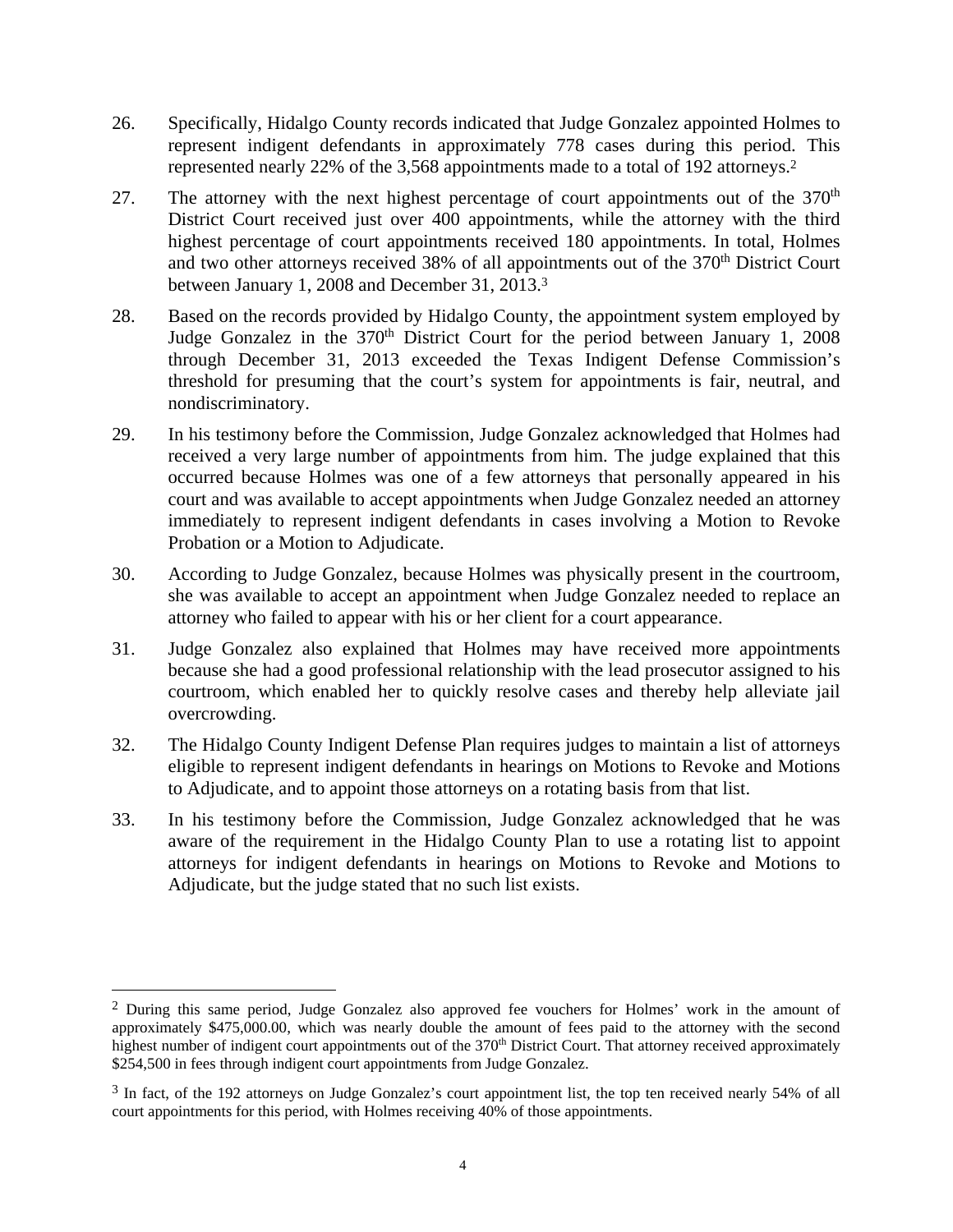#### **RELEVANT STANDARDS**

- 1. Canon 2A of the Texas Code of Judicial Conduct states, in pertinent part that "A judge shall comply with the law…"
- 2. Canon 3B(2) the Texas Code of Judicial Conduct states, in pertinent part, that "A judge… shall maintain professional competence in [the law]."
- 3. Article V, Section 1-a(6)A of the Texas Constitution provides that any Texas judge may be disciplined for willful violation of the Code of Judicial Conduct, incompetence in performing the duties of office, or willful or persistent conduct that is clearly inconsistent with the proper performance of his duties or casts public discredit upon the judiciary or administration of justice.

#### **CONCLUSION**

 The Commission concludes from the evidence presented that Judge Gonzalez failed to comply with the law, failed to demonstrate professional competence in the law, and demonstrated incompetence in performing the duties of office, when he entered a receivership order in the Domit Divorce Case that granted the receiver, Calvillo, non-delegable judicial powers, including the unfettered authority to make payments to himself and his attorneys from the Ocean Tower settlement proceeds without any court oversight, approval, or intervention. Such broad receivership powers over the Domits' property, which had yet to be subject to a court determination as to the rights of the respective parties in interest, was beyond the authority contemplated by the provisions in the Texas Family Code and/or the Texas Civil Practice and Remedies Code relating to the appointment of receivers. The Commission concludes that by issuing such an order, Judge Gonzalez violated Canons 2A and 3B(2) of the Texas Code of Judicial Conduct, and Article V, section 1-a(6)A of the Texas Constitution.

 In addition, the Commission concludes that Judge Gonzalez failed to comply with the Texas Fair Defense Act and the Hidalgo County Indigent Defense Plan in violation of Canons 2A and 3B(2) of the Texas Code of Judicial Conduct, as evidenced by the disproportionately high percentage of indigent court appointments that attorney Holmes received from Judge Gonzalez from January 1, 2008 through December 31, 2013.

\*\*\*\*\*\*\*\*\*\*\*\*\*\*\*\*\*\*\*\*\*\*\*\*\*\*\*\*\*

In condemnation of the conduct described above that violated Canons 2A and 3B(2) of the Texas Code of Judicial Conduct, and Article V, section 1-a(6)a of the Texas Constitution, it is the Commission's decision to issue a **PUBLIC ADMONITION AND ORDER OF ADDITIONAL EDUCATION** to the Honorable Noe Gonzalez, Judge of the 370<sup>th</sup> District Court, Edinburg, Hidalgo County, Texas.

 Pursuant to this Order, Judge Gonzalez must obtain **four (4) hours** of instruction with a mentor judge, in addition to his required judicial education in Fiscal Year 2015. In particular, the Commission desires that Judge Gonzalez receive this additional instruction in the area of receiverships.

 Judge Gonzalez shall complete the additional **four (4) hours** of instruction described above within **sixty (60) days** from the date of written notification from the Commission of the